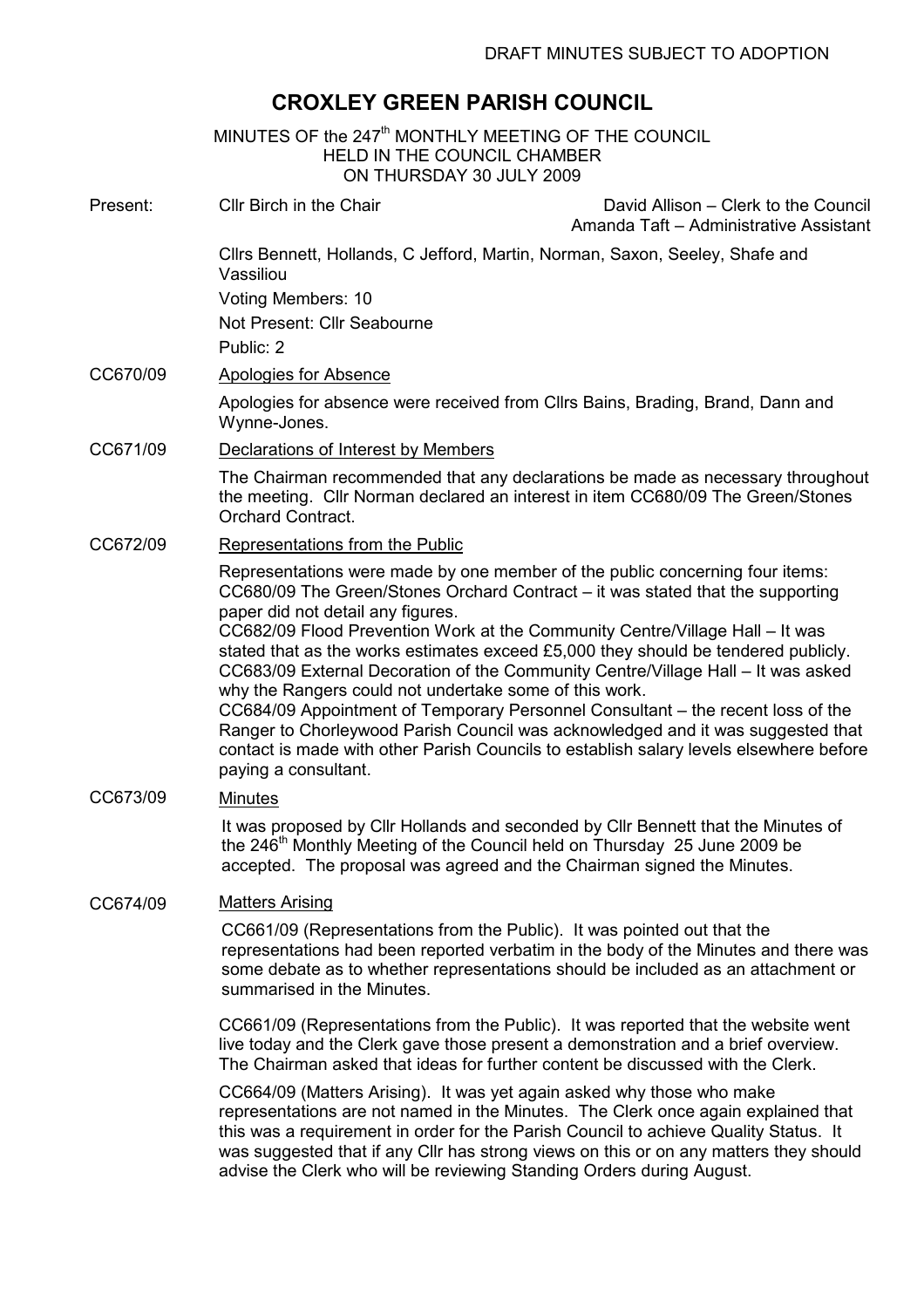CC665.2/09 (EA575/09; EA563/09; EA552/09 Environment and Amenity Committee Matters Arising). It was asked why the distribution of the Parish Pump had not been placed on the July Agenda. The Chairman advised that this will be on the September Agenda in order that there are options and a proposal for Cllrs to consider.

## CC675/09 Committee Reports

## CC675.1/09 Environment and Amenity Committee held on Tuesday 7 July 2009

It was proposed by Cllr Seeley and seconded by Cllr Martin that the Minutes of the Environment and Amenity Committee held on Tuesday 7 July 2009 be adopted. The proposal was agreed.

# CC675.2/09 Any matters arising

EA583/09 (Representations from the Public). It was pointed out that these representations were a summary of those made at the meeting and that a copy of these representations had not been circulated with the Minutes.

EA587/09 (COMMA Funding). It was considered that this item should be placed on the September Environment and Amenity Agenda with supporting papers for discussion.

## CC675.3/09 Planning and Development Committee held on Wednesday 1 and Wednesday 15 July 2009

It was proposed by Cllr Bennett and seconded by Cllr Hollands that the Minutes of the Planning and Development Committee held on Wednesday 1 July 2009 be adopted. It was noted that the meeting that was scheduled for 15 July 2009 was cancelled as it would have been inquorate. The proposal was agreed.

# CC675.4/09 Any matters arising

There were no matters arising.

#### CC675.5/09 Finance and Administration Committee held Thursday 9 July 2009

It was proposed by Cllr Norman and seconded by Cllr Shafe that the Minutes of the Finance and Administration Committee held Thursday 9 July 2009 be adopted. The proposal was agreed.

# CC675.6/09 Any matters arising

FA521/09 Monthly Accounts. The Clerk was asked about account 101/4008 (Training). The Clerk said that as reported at the Finance and Administration meeting, this training was as a result of the staff appraisals and is part of continuous professional development.

# CC676/09 Annual Accounts 2008/09 – External Audit

The Chairman introduced this item and the Clerk advised that at the time of submitting the accounts they were correct but in the meantime, £30 interest received on the savings had to be added. It was proposed by Cllr Bennett and seconded by Cllr Hollands that the amendments to the annual accounts be approved and the proposal was agreed.

# CC677/09 Parish Council's Internal Audit Review

This item was introduced by the Chairman and Members duly noted the review of the effectiveness of the Parish Council's internal audit and the Audit Plan for 2009-10.

# CC678/09 Parish Council Risk Assessment Review

The Chairman advised Cllrs that they have to undertake responsibility of the Council's Risk Assessment for 2009/10. However, some Cllrs believed they had a responsibility to ensure the Risk Assessment has been completed but that it is the Clerk's responsibility that the contents are in order. After a brief discussion, Members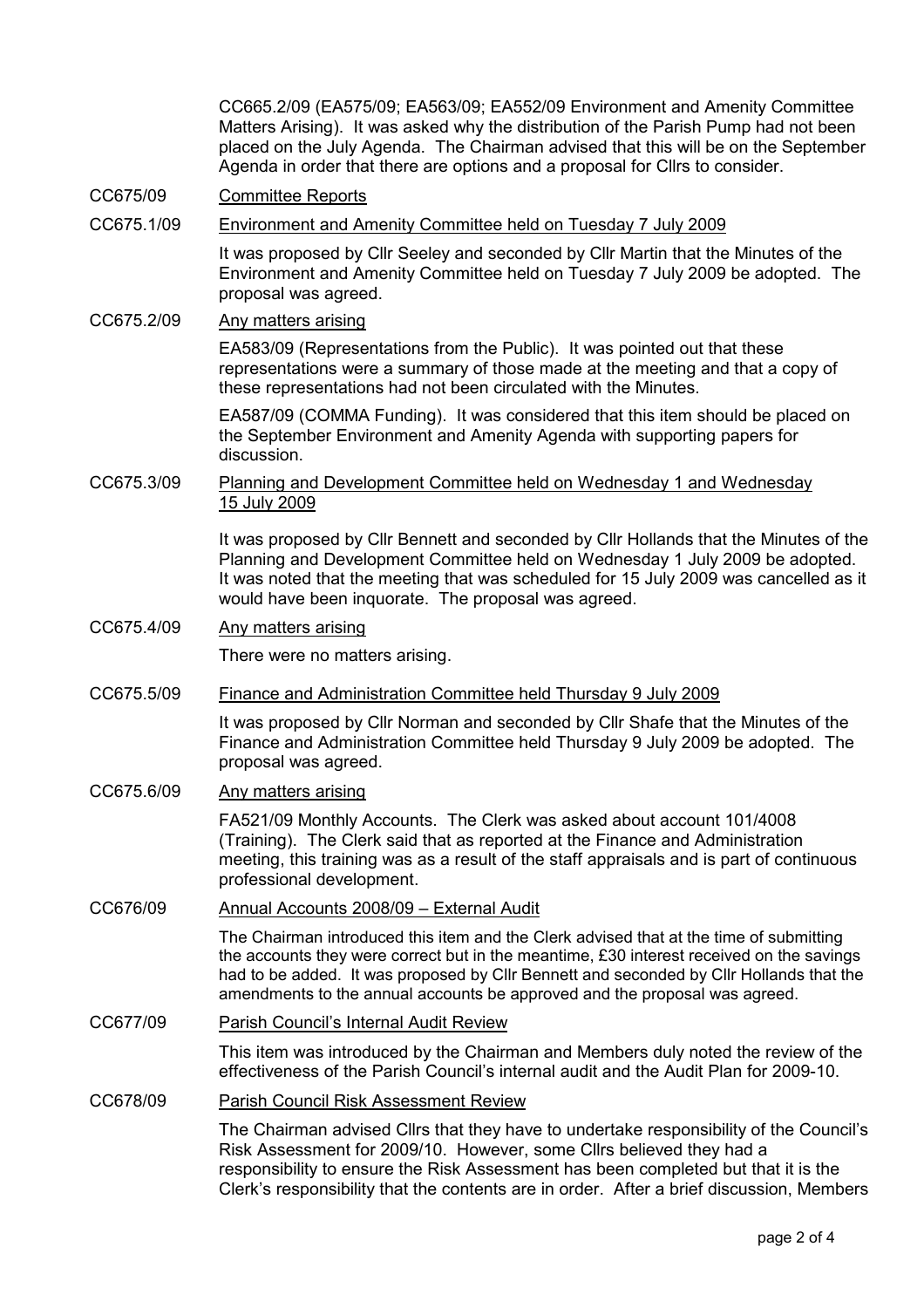were happy to note that the Risk Assessment Review had been undertaken.

# CC679/09 Parish Council Deposit Bank Account

The Chairman stated that this item had been placed on the Agenda in order that the decision to close the Council's deposit account be reversed. The Chairman added that this is due to the fact that cash cannot be paid into the current account. It was proposed by Cllr Bennett and seconded by Cllr Hollands that the deposit account remains active in order that cash can be banked and the proposal was agreed.

#### CC680/09 The Green/Stones Orchard Contract

Following an introduction by the Chairman, the Clerk advised that the contract with Three Rivers District Council (TRDC) had now been drawn up and Members were referred to the copy that had been circulated with the Agenda. The Clerk was asked about the financial implications and he explained that there would not be any exchange of money as in return for us maintaining the Green and Stones Orchard, Three Rivers Direct Services would undertake the cut and bale of the meadow grass once per year resulting in a nil effect. It was considered that the contract was rather verbose, strongly worded and appeared somewhat onerous in parts. Concern was expressed about point P.2 regarding damage to the Green by vehicles having to be made good by the Parish Council. The Clerk advised that when the Green is hired for an event, TRDC takes a deposit. If it became necessary for the Parish Council to make good any damage, the expense would be paid to us from the deposit by TRDC.

It was proposed by Cllr Bennett and seconded by Cllr Hollands that the Clerk be authorised to sign the contract with TRDC. A recorded vote was requested; Cllrs Bennett, Birch, Hollands, Jefford, Martin, Saxon, Seeley and Shafe voted for the proposal, Cllr Vassiliou voted against the proposal and Cllr Norman abstained from voting having declared an interest in this item at the start of the meeting. The proposal was therefore agreed.

## CC681/09 Barton Way Recreation Ground Play Area

The Chairman introduced this item and the Clerk advised that TRDC were in the process of letting the contract for the play area and that TRDC had asked for the Parish Council's contribution to be released. The Clerk added that the options for the play area were on display in the library for residents to comment upon and select the design they would most like to see. It was also advised that both the Cllrs who had been involved in this project had been having regular meetings and had been involved in the process from the beginning. The Chairman stated that she was very pleased with the progress but would like the Parish Council to have input through to installation. It was proposed by Cllr Bennett and seconded by Cllr Martin that the £20,000 included in the approved Council budget be released to TRDC and the proposal was agreed.

#### CC682/09 Flood Prevention Work at the Community Centre/Village Hall

This item was introduced by the Chairman and Members noted the dates on the estimates (December 2008) and the date they were received by the Parish Council (July 2009). It was also noted that December 2008 was before the Parish Council entered into the agreement to use the Community Centre as the Village Hall. Following some discussion, it was proposed by Cllr Shafe and seconded by Cllr Bennett that the Parish Council contacts TRDC in their capacity as landlord for expert advice and for them to draw up a specification of works in order that the works can be re-tendered and the proposal was agreed. It was asked if the Clerk could advise the Community Centre of the outcome of this discussion.

#### CC683/09 External Decoration of the Community Centre/Village Hall

This item was introduced by the Chairman and, as for the flood prevention work item (above), Members noted the dates on the estimates (December 2008) and the date